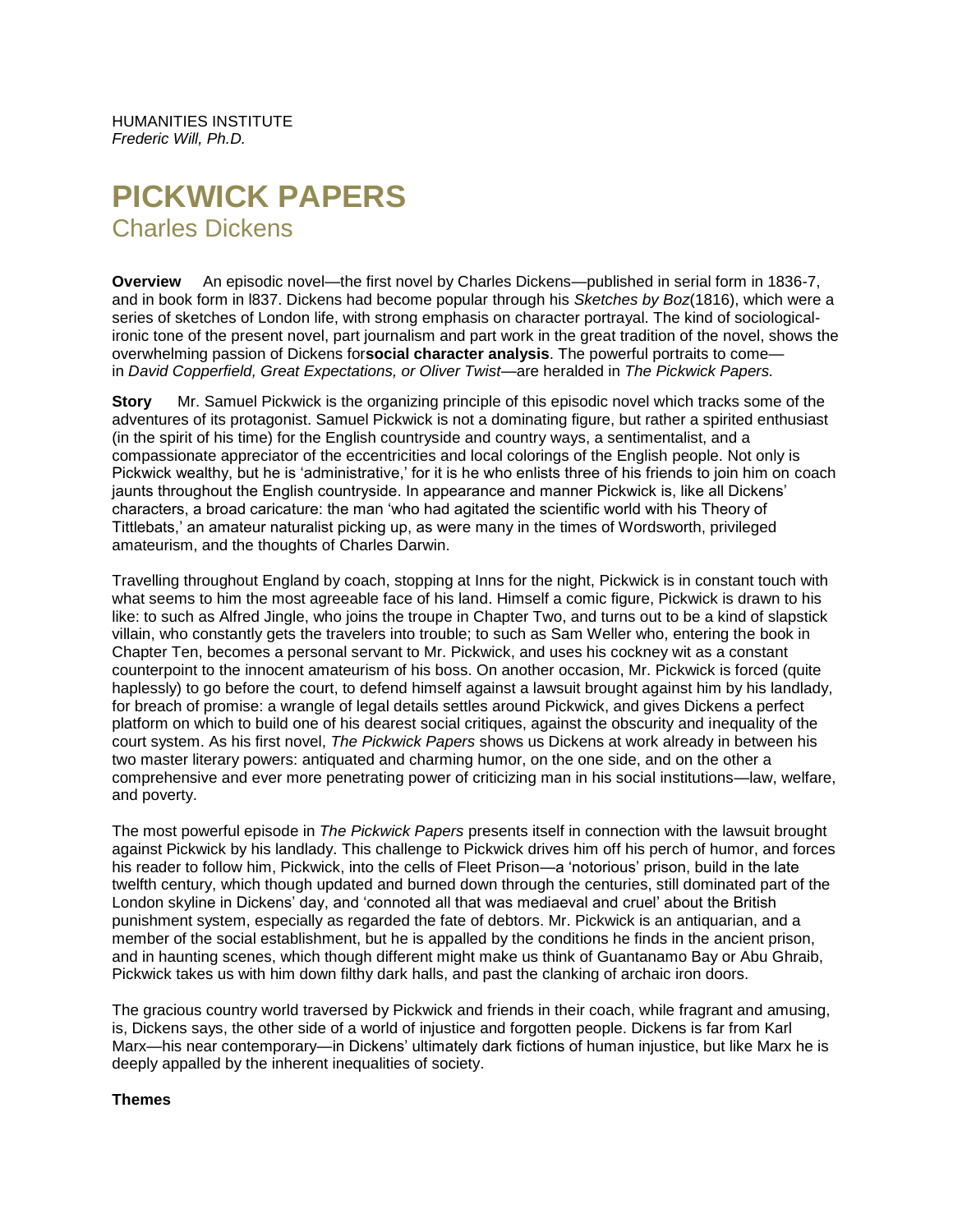**Character** l8th and l9th century western artists and thinkers were fascinated with character, the distinctiveness of the person, what Goethe describes as the immaculate evanescence of the human personality, as we observe it on a fine face. Dickens is a shrewd observer of a Cockney wide-mouth, of his futsy and good humored master, and of the every day Innkeeper, whom Dickens, like Chaucer before him, can pin to the drawing board in perfect detail.

**Whimsy** Dickens, like so many of his contemporary British novelists—Thackeray, Eliot, Austen—is socially astute, attuned to the gentle ironies, subtle questionings, and coy authorial self-reflections that emerge from a still coherent society, only just popping its head through the heavy curtains to spot the industrialization of the landscape.

# **Characters**

**Samuel Pickwick** is a man of wealth-bred taste, who enjoys the whimsy, gentle sociability, and artistic design of the English countryside. He is not a snob, but he is a gentleman taken by Terence's motto, *homo sum, humani nihil a me alienum puto, I am human and nothing human is foreign to me.* When it comes to the depths of injustice, as at Fleet Prison, Dickens can 'go there,' and make his voice heard.

# MAIN CHARACTER

# **SAMUEL PICKWICK** (Agreeable)

**Character** Mr. Samuel Pickwick is the organizing principle of this episodic novel. He is not a dominating figure, but rather a spirited enthusiast for the English countryside and country ways, a sentimentalist, and a compassionate appreciator of the eccentricities and local colorings of the English people. Not only is Pickwick wealthy, but he is 'administrative,' for it is he who enlists three of his friends to join him on coach jaunts throughout the English countryside. In appearance and manner Pickwick is, like all Dickens' characters, a broad caricature: the man 'who had agitated the scientific world with his Theory of Tittlebats.'

**Parallels** British literature abounds in quirky, bemused characters, whose essence is distilled in Mr. Samuel Pickwick. A classic example, perhaps more robustly hilarious than bemused, is Falstaff, who appears in four Shakespeare plays, notably in *Henry IV, Parts I and II* (1597). For truly bemused, one might turn to Dr. Watson, Sherlock Holmes' right hand man in penetrating mysteries; Watson is only slightly behind Holmes himself, in intuiting solutions, yet forever emits a kind of professorial 'egad' at the brilliance of his master; for an ironic perfect servant, brilliant, tic-ridden and jovial, look no further than P.G. Wodehouse's Jeeves, in the series of novels begun in 1915.

### **Illustrative moments**

**Grandiloquent** Pickwick's initial speech to the members of the Pickwick club, is presented with classical grandeur. 'The eloquent Pickwick, with one hand gracefully concealed behind his coat-tails, and the other waving in air to assist his glowing declamation…' In the fashion of Royal Academicians, and the new societies of learning in Britain at the time, Pickwick celebrates his own scientific ardor, and the desire of members of his new society—four of them—to extend learning and to help mankind. Pickwick refuses to deny that he too, like all humans, has earthly passions, but insists that his better instinct is always to serve.

**Open** We issue directly into the spirit of Mr. Pickwick as a new workday begins. 'Pickwick burst like another sun from his slumbers, threw open his chamber windows, and looked out upon the world beneath.' He is a man ready for and pleased with the world around him. His mind dwells for a moment on the scene right outside his lodgings, then skips rapidly to the wider world he wants to investigate. 'With his telescope in his great-coat pocket, and his note book in his waistcoat,' he headed into the city for a cab, and started on a day of science and antiquities.